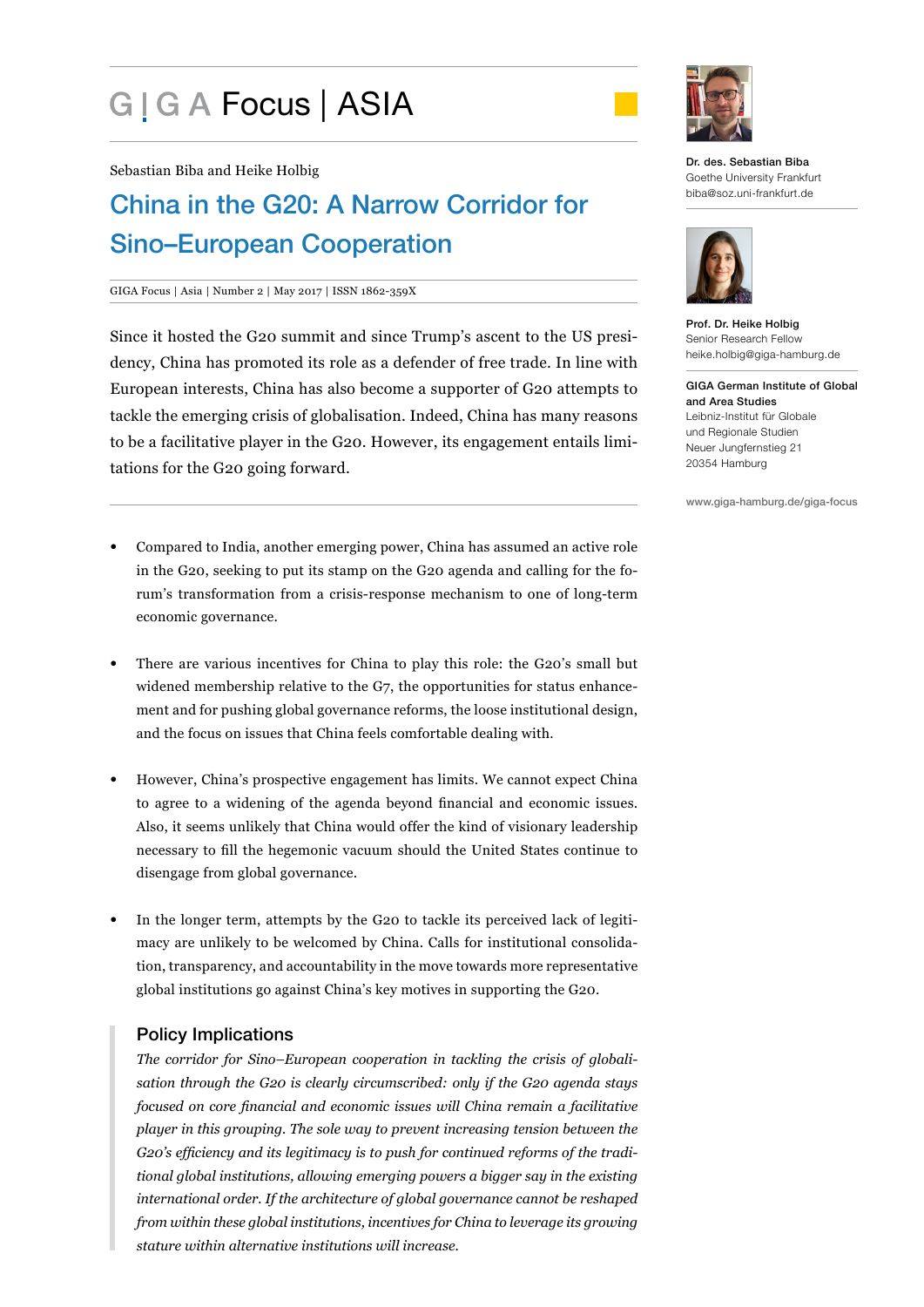#### China, Globalisation, and the G20

At the same time as globalisation has been sliding into crisis, the last year has seen China become one of the world's most unswerving supporters of an open and multilateral global economic order. Two recent top-level events were particularly indicative of this trend. First, the G20 Hangzhou summit in September 2016 provided a preview of China's increasing role in fighting anti-globalist tendencies. As the hosts, the Chinese leadership set a summit agenda that was, among other things, highly in favour of globalisation. Second, and even more pronounced, was Chinese president Xi Jinping's speech at the World Economic Forum in Davos in mid-January 2017. As the first-ever Chinese head of state to attend the annual Davos meeting, Xi essentially cast himself as a staunch defender of free trade and economic openness. More precisely, Xi sought to advocate trade and investment liberalisation while strongly rejecting protectionist propensities elsewhere.

To be sure, Xi's Davos speech must also be viewed in light of the rhetoric coming from newly inaugurated US president Donald Trump around the same time. As Trump repeatedly promoted his "America first" approach and voiced a clear preference for bilateral "transactionalism," growing fears about an impending trade war with Washington were certainly raising alarm bells in Beijing. After all, China's continued economic development and domestic social stability remain dependent on the free access to world markets and the sustained inflow of foreign investment and technology.

Against this background, it has made perfect sense for the Chinese leadership to champion open markets and a functioning world trade and investment system, as well as to choose the G20 as a key venue to address these concerns. Already in 2014, the G20 was perceived "as the lynchpin of China's involvement in global economic governance" (He 2014a:  $5$ ) – a role that has only become more pronounced in light of the recent crisis of globalisation.

Both China's championing of globalisation and its choice of the G20 as a crucial mechanism with which to do so seem to be in line with European interests. However, in order to realise the potential for Sino–European cooperation in the G20, policymakers need to understand that China's increasing engagement in the grouping is dependent on the G20's trajectory going forward. In other words, China's continued active engagement will entail constraints on the G20's institutional development, the scope of its agenda, and the forum's normative outlook.

This GIGA Focus proceeds as follows. It first outlines China's role in the G20 and, in particular, highlights the gradual Chinese turn towards becoming a much more facilitative player within this body. Next, it analyses China's incentives to provide strong support for the G20, also contrasting China's approach to the G20 with its attitude towards other and related global (economic) governance formats. As a third step, we assess the prospects of China's future engagement with the G20 and above all examine the limits of such engagement. These findings are then discussed against the backdrop of existing tensions between the G20's efficiency and legitimacy (Narlikar 2017), which in the longer term are likely to grow rather than recede. We conclude with a few policy recommendations for how to keep China engaged in the G20.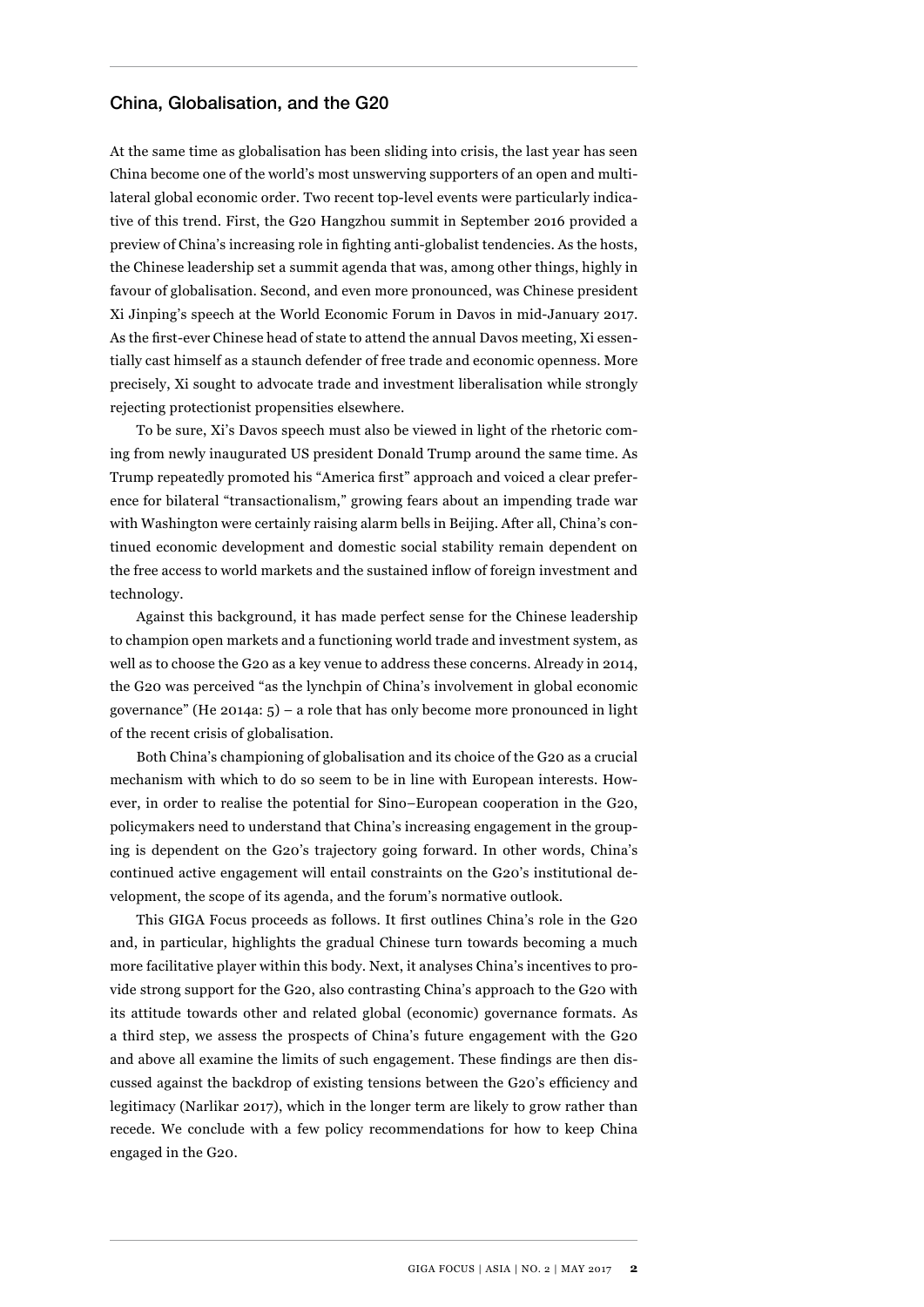#### China as an Increasingly Active Player in the G20

Since the elevation of the G20 to the heads-of-state level in 2008, China's engagement in the grouping has not actually followed a linear path (He 2014b). Initially, China assumed quite a cooperative role in dealing with the 2008–2009 global financial crisis and certainly did its part to save the world from an even more dramatic global recession. However, as the immediacy of the financial crisis faded and the G20 shifted its focus towards the issue of global economic imbalances in 2010–2011, China received strong criticism over what the United States considered a manipulated renminbi exchange rate. In response, China adopted a more cautious, and in fact defensive, stance within the G20, seeking to counter US criticism. This turn did not last long, though. Starting from the 2013 St. Petersburg summit, incoming President Xi began quite self-confidently to formulate China's objectives for the G20 moving forward. Key aspects included the promotion of global macroeconomic coordination; the maintenance of an open global trading system; and the persistent championship of international financial reform, especially concerning an increase in emerging economies' voting shares within the International Monetary Fund (IMF).

Its hosting of the 2016 Hangzhou summit represented China's ultimate step into the G20 limelight. It was not only that China had decided to run for the G20 presidency – a decision that by itself showcased China's increased willingness to be an active player – but also, and even more so, the fact that it had been selected host country, which meant being able to set the summit agenda. Indeed, the Chinese leadership put its own stamp on the agenda. China not only steadfastly defended free trade and cross-border investment at a time of growing anti-globalisation sentiment, but also promoted the idea of "inclusive growth." The latter referred to the need to combine growth and development, which in the Chinese view should happen primarily through infrastructure investment and innovation.

Interestingly, China's increasingly vigorous role in the G20 has been in stark contrast to that of India (see Cooper and Farooq 2016). While both countries are often viewed in tandem as the two emerging powers with the strongest potential to alter the existing international order, they have frequently maintained very distinct approaches towards global governance in general and the G20 in particular. For the Indian leadership, a privileging of the United Nations (UN) and other formal institutions as well as solidarity between India and the Global South have unquestionably taken the upper hand over the informal character of the G20. Tellingly, India has rejected any purpose of the G20 other than that of being a crisis-management committee in the context of the global financial crisis. Whereas India's relationship with the G20 has therefore remained circumscribed to a relatively high degree, China has been much more adaptive and nuanced in its approach towards the G20. In fact, China's support of the G20 has of late gone as far as to call for concerted action from G20 member states to make the forum "adapt itself to the needs of the global economy and further transform itself from a mechanism of crisis response to one of long-term governance" (Xi Jinping 2016; cited in Inan 2016).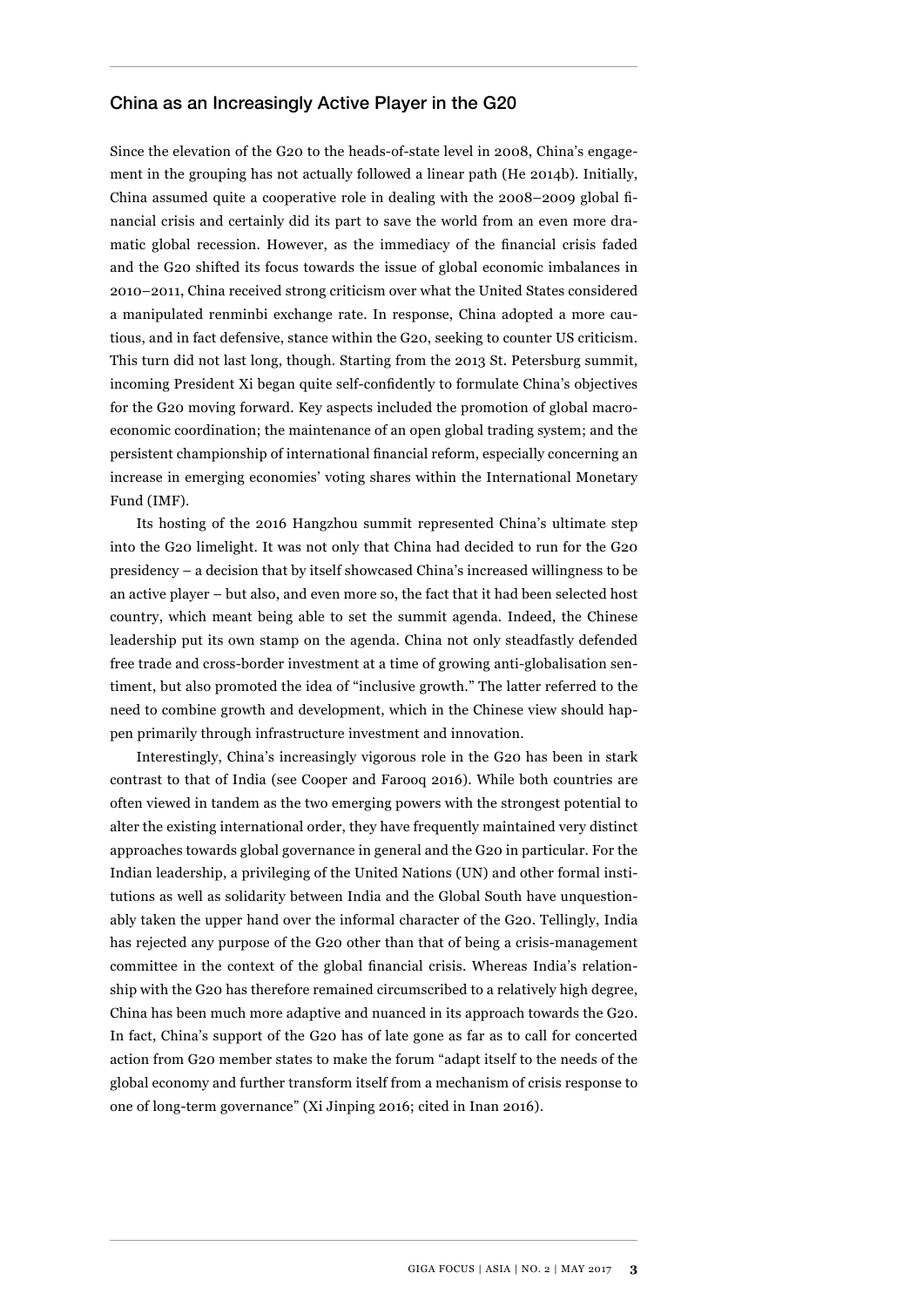#### Incentives for China to Support the G20

There are several reasons for China's increasingly active and facilitative role in the G20. One significant aspect is the forum's membership composition. Unlike the G7, which is an exclusive club of developed countries that China regards as increasingly illegitimate and outdated for steering the world economy, the G20 has opened up to include emerging economies. Additionally, the formal equality of G20 members makes it the only grouping concerned with global economic governance where China and other emerging economies can actually act on equal footing with the United States and other developed countries. Voting shares in key international organisations in the field, such as the IMF and the World Bank, continue to disproportionately favour developed countries, particularly the United States. Even after the allegedly "historical" reform of IMF quotas in January 2016, China perceives the organisation as heavily skewed against emerging countries.

As a result, from the Chinese point of view, the G20 represents an important step towards China's long-standing pursuit of a "democratization of international relations" (*Xinhua* 2014) – that is, a bigger say for non-Western powers in the existing global order. Therefore, the G20 also creates opportunities for China to boost its international image and status, as it can showcase itself as a responsible great power and major economic actor (cf. Biba 2016a). At the same time, the G20 is an ideal venue for China to push for further reforms in the global economic and financial architectures, without sticking its neck out alone. For instance, China has tried to utilise the meetings of the BRICS countries' financial ministers and central bank governors ahead of G20 summits for policy coordination among five of the world's major emerging powers. This has long resulted in joint calls for global governance reforms – for example, during the 2009 G20 London summit, when the BRICS countries issued a joint statement in favour of IMF reform.

Moreover, China is also appreciative of several more practical aspects of the G20. While the forum is larger than the G7, its membership is still small enough to make it a potentially very efficient body. The Chinese leadership recognised this in the way the G20 was able to respond to the global financial crisis. Furthermore, China is fond of the G20's institutional design, especially certain characteristics such as flexibility and manoeuvrability (Li 2011). In other words, China values the fact that the G20 is a very loosely institutionalised grouping which does not even have a permanent secretariat, and in which an informal steering role for China seems all the more possible. Similarly, the Chinese leadership holds positive views on the – originally – quite narrow agenda of the G20, which has focused on issues of global financial, and later also global economic, governance. These are areas where China has mustered sufficient strength through the growing weight of its currency and the enormous size of its economy to feel comfortable participating actively.

In sum, China's membership in the G20 has not simply helped satisfy, at least to some degree, Chinese status seeking in international affairs. It has also, and more palpably even, helped China considerably enhance its institutional power and influence in the field of global economic governance by means of its facilitative participation in the organisation – and this from within the existing order (cf. He 2014a: 6).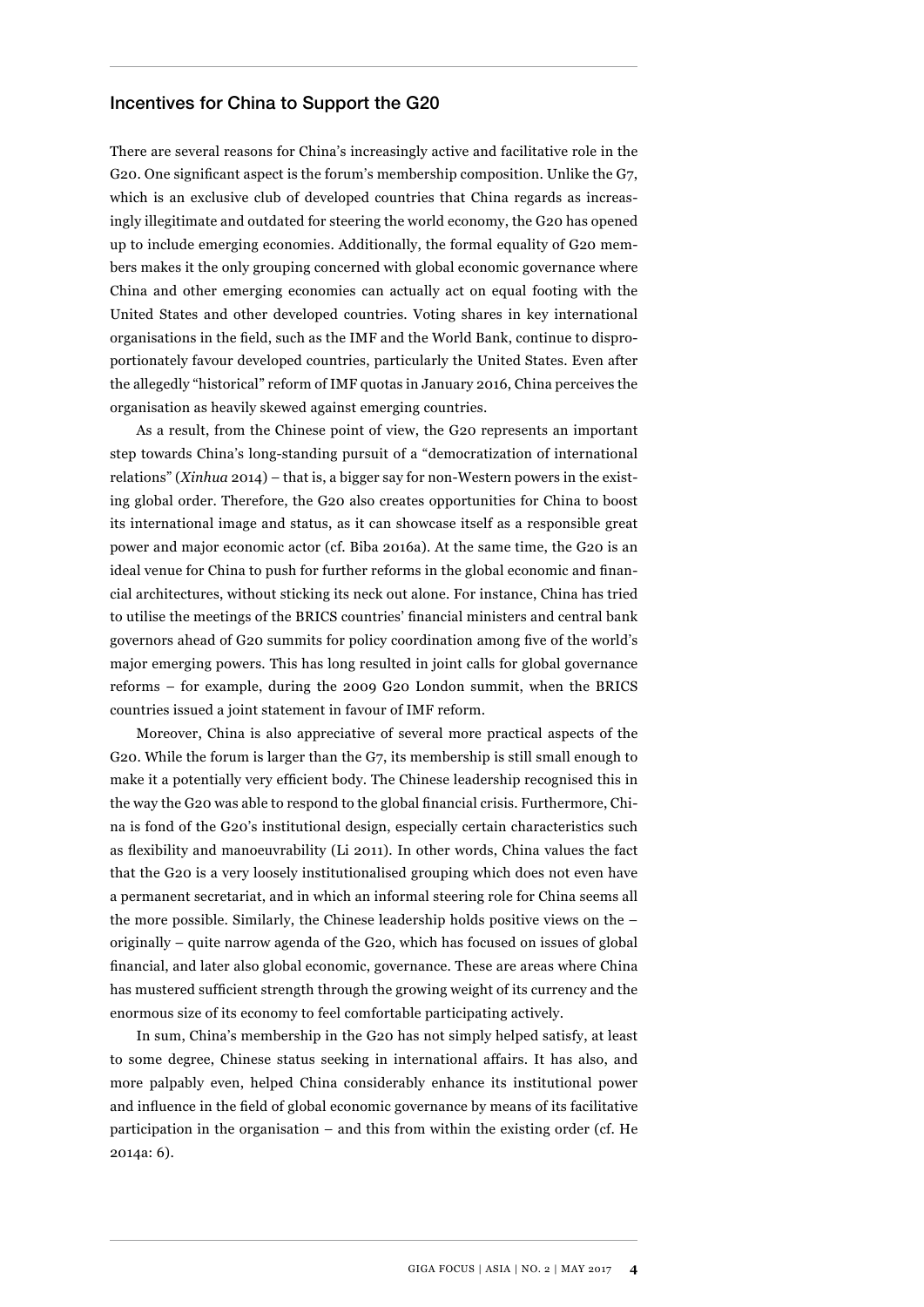### Limits to China's Support for G20 Agenda Setting and Leadership

While the G20 has been very attractive to China, it is certainly not the case that China's increasing support for the G20 is without several limitations going forward. In fact, some of the limitations stem directly from what China values about the G20. For one thing, we should not expect China to agree to a widening of the G20's agenda beyond narrowly confined financial and economic (above all trade and development) issues. In the past, Chinese officials have been less than amused about such changes – for example, the French presidency's expansion of the 2011 summit agenda to issues such as global health, labour, and agricultural production (Chin and Dobson 2015). Furthermore, the Chinese leadership considers the much more sensitive and controversial issues of global security and (geo)politics to belong to the remit of the UN, where China is a veto-wielding permanent member of the Security Council. That China itself put climate change on the agenda of its Hangzhou summit was due to the urgency of ratifying the Paris Agreement, and maybe China's pressing environmental concerns at home (Chin and Dobson 2015). Nevertheless, China is clearly not interested in moving the G20 towards a comprehensive forum.

For another thing, it seems highly unlikely that China will be able, ready, or willing to assume the kind of visionary leadership role necessary to fill the "hegemonic vacuum" should the United States under Trump really disengage from global governance, including the G20 (cf. Narlikar 2017). As a matter of fact, the G20 had already ceased to be the United States' forum of choice for global financial and economic governance as soon as the immediate global financial crisis was over. Meanwhile, for China part of the G20's attraction has been that this format offers opportunities to facilitate cooperation with the major powers, primarily the United States. Therefore, further US indifference towards, or even complete withdrawal from, the G20 would actually deal a serious blow to what China likes about the G20. Moreover, while China seeks to be an "important, equal and respected partner" (He 2014a: 19) in the G20, it has no intention of playing the (sole) leading role. In the view of Chinese leaders, China is still hampered by serious domestic problems – including massive income disparities, a rapidly ageing population, and devastating environmental degradation – and therefore cannot take on responsibilities beyond its capacity. Indeed, that China is not (yet) ready or willing to lead by example is nicely illustrated by the fact that access to China's domestic markets remains heavily restricted for foreign businesses in many ways – despite all the Chinese rhetoric about the need for economic openness. And as a matter of fact, it cannot be expected that the Chinese leadership will give up its preference for selective mercantilism anytime soon given China's own ongoing economic slowdown.

#### Limits to China's Support for Improving G20 Legitimacy

In the longer term, China's engagement in the G20 might accentuate rather than ameliorate the existing trade-off between the group's efficiency and its legitimacy. In tandem with the G20's potential transformation from a crisis-response mechanism to a more long-term forum for global economic governance, voices criticising its lack of legitimacy have become louder. As early as 2009, a *Financial Times* ar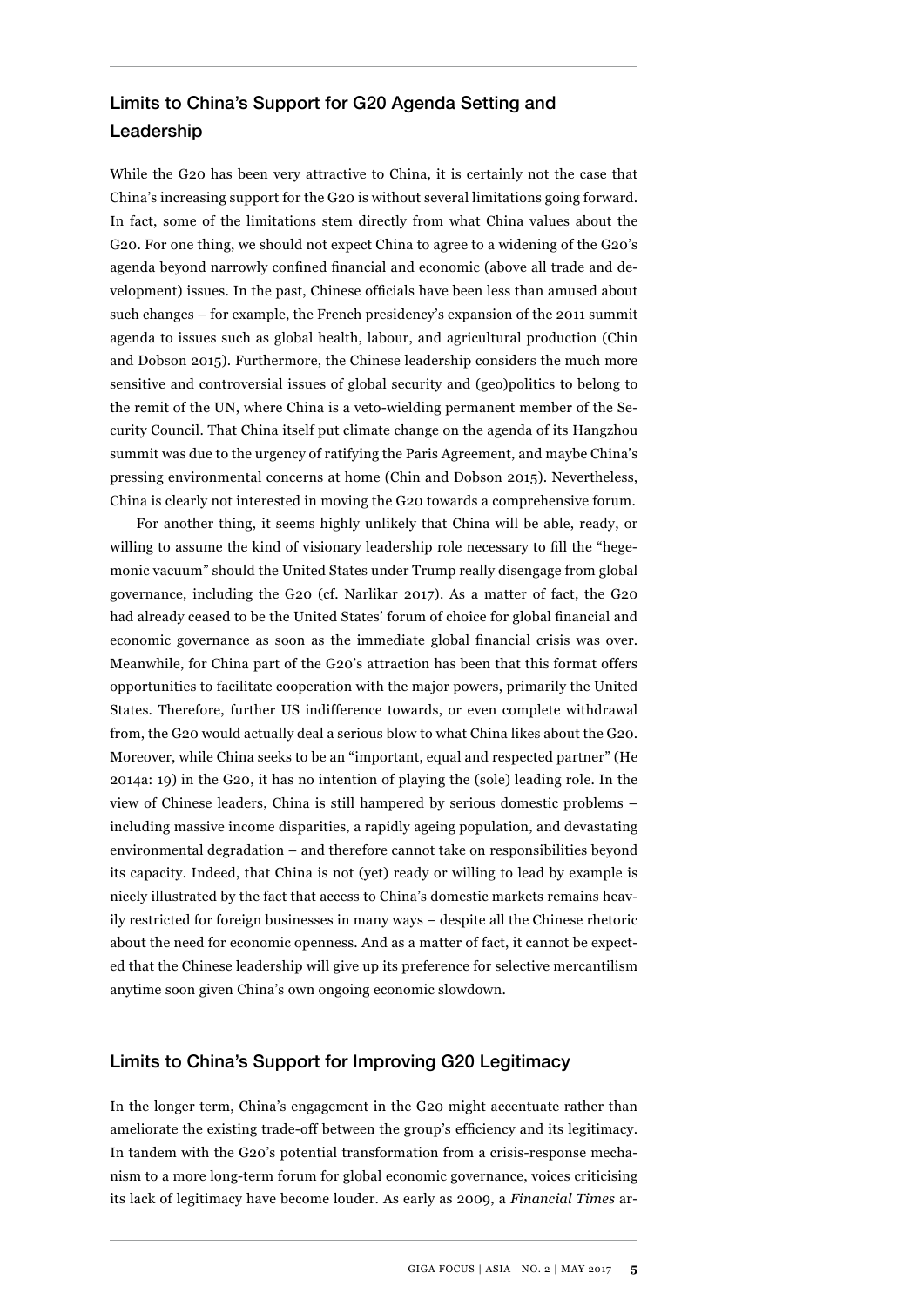ticle demanded that "The Group of 20 must be stopped" because it violated established principles of international cooperation (Aslund 2009). Since then, G20 host countries have faced increasing calls to address the grouping's legitimacy deficit, and pressure is already growing in the run-up to this year's Hamburg summit for the organisers to prepare themselves for civic protests reminiscent of those at the G7 summits (Alexander, Löschmann, and Schüle 2016). However, G20 attempts to respond to and tackle the perceived lack of legitimacy (cf. Narlikar 2017) might actually run against the very incentives China has had for supporting the G20 format. What exactly is at issue here, and what would tackling the legitimacy deficit imply for China and its continued engagement?

First, what for China represents a step towards the "democratisation of international relations" – the widening of the G7 format to include some emerging non-Western powers – is regarded by critics of the G20 as just another example of an exclusive "club of nations" that features a substantial democratic deficit. By making decisions for the large majority of smaller non-member countries, the G20 has been accused of breaching the principles of universality and national sovereignty. "Small countries," the scathing criticism goes, "are treated as international outlaws for whom the self-selected G20 will make decisions – and in the name of multilateralism" (Aslund 2009). To address this perceived democratic deficit, the G20 would have to clarify the rules for membership eligibility and be ready to include other emerging economic powers. From China's perspective, however – and more than for most incumbent members – this would clearly reduce the opportunities for status seeking that the G20 currently provides. The expansion of the G20 beyond the "family picture" size and into something larger so as to appear more representative and democratic is not an attractive option for the Chinese leadership.

Second, critics have also found fault with the G20 for lacking a transparent institutional design and clear rules of governance (Alexander, Löschmann, and Schüle 2016). Individual host countries decide who is invited, which issues make it onto the summit agenda, and what is communicated to the wider public. The erratic process is reinforced by the fact that within the five regional groups existent in the G20 and which take turns at chairing the G20 leaders' summits, negotiations about which country will actually preside over the next summit remain rather obscure. Diplomatic sensitivities between the members of the same regional group play a role here, as do domestic events such as upcoming elections or the fiscal capacities of individual countries. In the absence of a permanent secretariat, the agenda and institutional course of the G20 are charted by the "Troika," the changing three-member management group of past, present, and future chairs. While the Troika was established to ensure the continuity of the G20's work, the actual summit agendas appear to oscillate between the national interests of the respective Troika members.

To address this lack of governance rules, the creation of a permanent secretariat with a professional staff and clear management routines is regarded as a possible solution. China, however, will most likely remain reluctant to advocate the stronger formalisation of the G20. It is true that China has recently championed a transformation of the G20 from a mere crisis-response mechanism to one of more long-term governance. But this has not included calls for the deepened institutionalisation of the forum. Rather, China sees a particular strength of the G20 in its informal, flexible, and effective character, together with a focus on summitry. This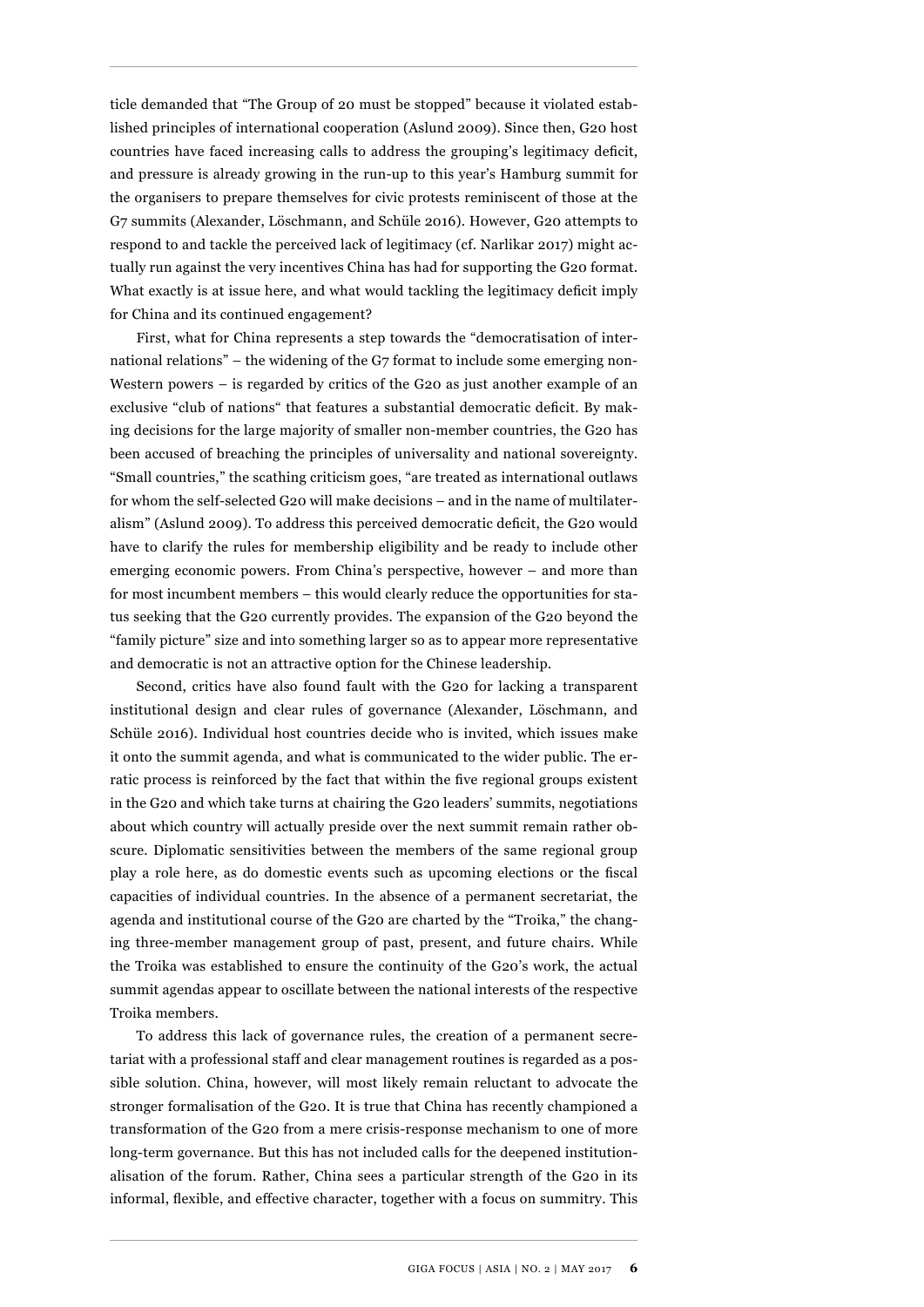institutional design is also very close to what China has grown accustomed to when participating in regional multilateral formats centred on the Association of Southeast Asian Nations. Consequently, the Chinese leadership would prefer the G20 to serve as a consultative grouping without strict compliance mechanisms or the authority to undermine a member state's economic policy autonomy.

Last but not least, the G20 has been criticised for its lack of accountability towards more representative bodies such as the IMF, the World Bank, or the various global governance institutions founded under the United Nations' framework (Alexander, Löschmann, and Schüle 2016). Attempts to increase the G20's outreach to these institutions, however, which have been recommended to compensate for the lack of accountability, might again constitute a double-edged sword when seen from China's view. On the one hand, inviting the representatives of international institutions such as the World Bank, the IMF, and the World Trade Organisation (WTO) for consultations ahead of G20 summits could be a possible way out (Narlikar 2017). On the other hand, however, it is precisely these "old" Bretton Woods and other international institutions which for China bear the hallmark of Western domination. In the World Bank, the United States holds a whopping 15.7 per cent of voting shares, while China has a meagre 2.9 per cent. In the wake of the muchanticipated IMF reforms in early 2016, IMF voting shares have already been somewhat adjusted: 6.1 per cent for China and 16.5 per cent for the United States, as compared to 3.8 per cent and 16.7 per cent, respectively, before the reform. But this adjustment still is a far cry from what the Chinese leadership would deem adequate. Clearly, the reform was "too little, too late" for China, particularly since the United States was able to maintain the threshold of voting shares necessary to exercise a blocking minority (Bershidsky 2015; see also Biba 2016b).

Against this backdrop, China's active role in the establishment of the New Development Bank (NDB), which was jointly founded by the BRICS countries (cf. Prys-Hansen and Nolte 2016), and its more recent initiative to create the Asian Infrastructure Investment Bank (AIIB) have to be understood as a tentative vote of non-confidence in the traditional Bretton Woods institutions. The more the G20 reaches out to these institutions in an effort to appear more accountable, the stronger China's incentives might become to disengage from the G20 and shift its commitment to those "parallel structures" designed to allow for the expansion of its international sphere of influence outside the traditional institutions if need be (Heilmann et al. 2014). Tackling the G20's alleged legitimacy deficit, in other words, might entail the risk of losing China's engagement along the way.

#### How Can Europe Ensure China's Continued Engagement in the G20?

What do these findings imply for Sino–European cooperation in the G20 in general and for the German presidency of the upcoming G20 summit in particular? For the time being, there is substantial overlap between Chinese and European positions as regards the embracing of globalisation and the G20's instrumental role in saving globalisation. Also, as can be seen from a comparison of the 2016 Hangzhou and the 2017 Hamburg summit agendas, both sides' interests converge on core issues such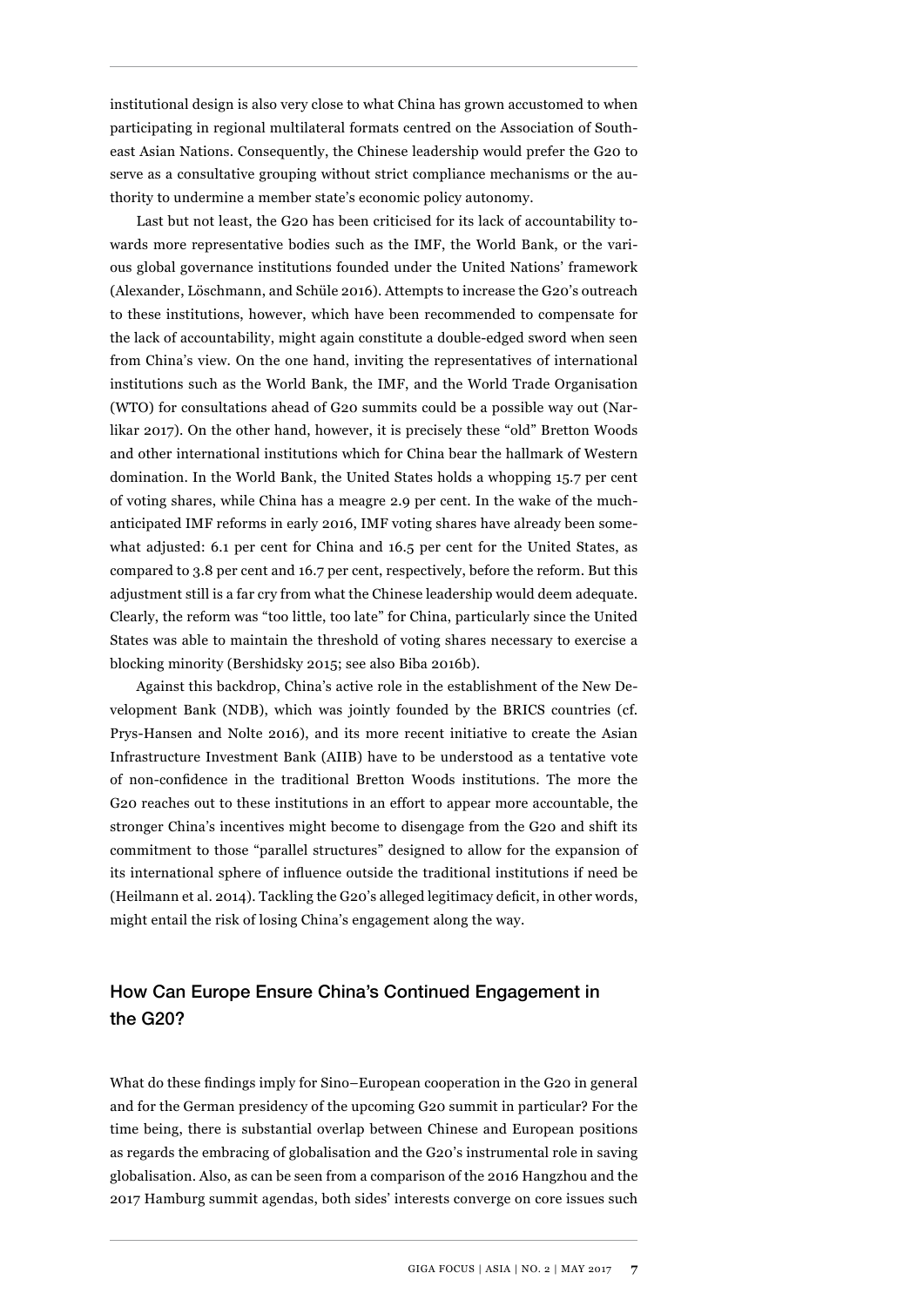as a growing world economy, open global trade, stable financial markets, sustainable and inclusive development, and continued climate change mitigation. However, it seems unlikely that China will be equally committed to G20 cooperation in fields such as fighting terrorism or tackling the causes of displacement in Africa and the Middle East, which are a focal point of the German presidency. While the G20 agenda cannot, of course, be tailored solely to the preferences of the Chinese leadership, German and European decision-makers could nevertheless contribute to avoiding "mission creep" – that is, the frequently occurring inclination to bring all possible issues to all possible platforms. In fact, slimming down the agenda would also help guarantee the G20's efficiency.

More generally, European decision-makers should be aware of the trade-off between efficiency and legitimacy inherent in the G20. If China is to continue to play a key role in the G20, it will not be possible to reconcile the functional advantages of an informal, flexible, and more or less exclusive institutional design with the normative appeals of greater representativeness and accountability as well as more transparent governance rules. Also, a joint Sino–European visionary leadership based on a set of shared values seems to be out of the question. For China in the G20, the normative outlook is not one of universal democratic values, but of opportunities for status seeking and for gaining institutional power and influence in the field of global economic governance. As a matter of fact, being on equal footing with the United States and having a clearly audible voice in this field is an integral part of the Chinese leadership's quest for international recognition and the legitimation of its rule at home.

Therefore, in order to prevent further tensions between the G20's efficiency and its legitimacy, European decision-makers should push for continued reforms of the traditional global institutions – even though European countries would likely be the main losers of such reforms. Including China in the G7 is certainly not an option, as this format has long been derided – even more so in recent years – by the Chinese leadership as an outdated relic of self-proclaimed Western dominance in international affairs. However, at least the "old" Bretton Woods institutions, above all the IMF, should make sure that China and other emerging powers gain voting rights in accordance with their increasing economic clout. As can be seen from the 2016 Hangzhou G20 summit, and others prior to it, this issue is of particular concern to the Chinese leadership. Likewise, the WTO cannot sit out the granting of market economy status to the People's Republic without alienating China's leaders. If the traditional institutions cannot be reformed in ways that allow China a bigger say in the international order, China will have plenty of reasons to shift its engagement to its newly established alternative institutions.

#### References

Alexander, Nancy, Heike Löschmann, and Waleria Schüle (2016), *Power and Legitimacy of the G20 in a Multilateral Governance System*, "G20 in Focus" dossier, Berlin: Heinrich Boell Foundation, [www.boell.de/en/2016/12/05/power-and-le](http://www.boell.de/en/2016/12/05/power-and-le
gitimacy-g20-multilateral-governance-system?dimension1=ds_g20_en) [gitimacy-g20-multilateral-governance-system?dimension1=ds\\_g20\\_en](http://www.boell.de/en/2016/12/05/power-and-le
gitimacy-g20-multilateral-governance-system?dimension1=ds_g20_en) (18 April 2017).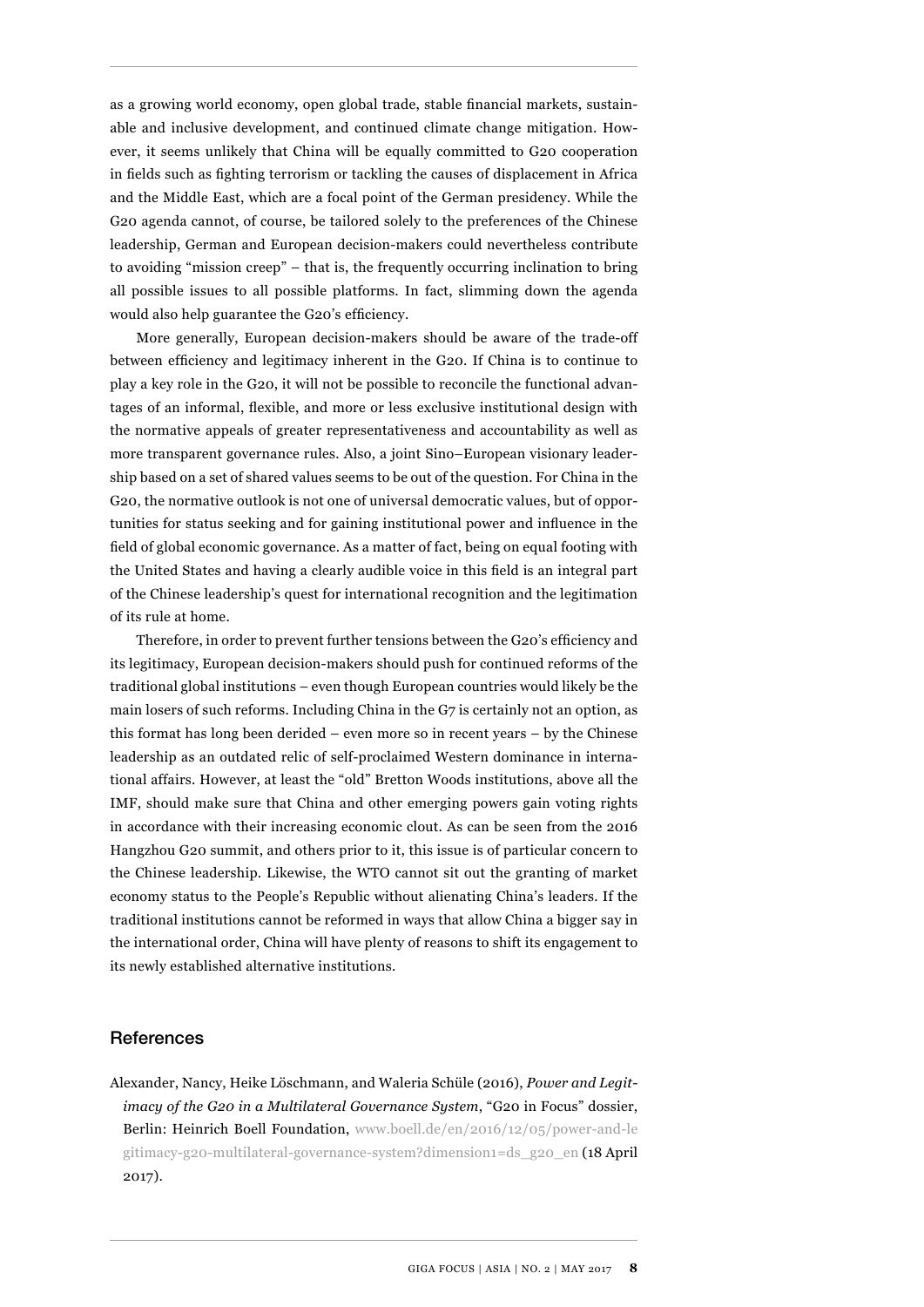- Aslund, Anders (2009), The Group of 20 must be Stopped, in: *Financial Times*, 26 November.
- Bershidsky, Leonid (2015), IMF Reform Is Too Little, Way Too Late, in: *Bloomberg View*, 18 December, [www.bloomberg.com/view/articles/2015-12-18/imf-reform](http://www.bloomberg.com/view/articles/2015-12-18/imf-reform-is-too-little-way-too-late)[is-too-little-way-too-late](http://www.bloomberg.com/view/articles/2015-12-18/imf-reform-is-too-little-way-too-late) (18 April 2017).
- Biba, Sebastian (2016a), It's Status, Stupid: Explaining the Underlying Core Problem in US-China Relations, in: *Global Affairs*, 2, 5, 455–464.
- Biba, Sebastian (2016b), Global Governance in the Era of Growing US-China Rivalry: What Options Exist for Europe?, in: *European Foreign Affairs Review*, 21, 3, 1, 47–64.
- Chin, Gregory, and Hugo Dobson (2015), China's Presidency of the G20 Hangzhou: On Global Leadership and Strategy, in: *Global Summitry*, 1, 2, 151–170.
- Cooper, Andrew, and Asif B. Farooq (2016), The Role of China and India in the G20 and BRICS: Communalities or Competitive Behavior?, in: *Journal of Current Chinese Affairs*, 45, 3, 73–106, [https://journals.sub.uni-hamburg.de/giga/](https://journals.sub.uni-hamburg.de/giga/jcca/article/view/997/1004) [jcca/article/view/997/1004](https://journals.sub.uni-hamburg.de/giga/jcca/article/view/997/1004) (28 April 2017).
- He, Alex (2014a), *China's Goals in the G20: Expectation, Strategy and Agenda*, CIGI Papers, 39 (September), Waterloo, Canada: CIGI, [www.cigionline.org/sites/](http://www.cigionline.org/sites/default/files/no39.pdf) [default/files/no39.pdf](http://www.cigionline.org/sites/default/files/no39.pdf) (28 April 2017).
- He, Alex (2014b), *China in the G20 Summitry: Review and Decision-Making Process*, CIGI Paper, 46 (October), Waterloo, Canada: CIGI, [www.cigionline.org/](http://www.cigionline.org/sites/default/files/no.46.pdf) [sites/default/files/no.46.pdf](http://www.cigionline.org/sites/default/files/no.46.pdf) (28 April 2017).
- Heilmann, Sebastian, Moritz Rudolf, Mikko Huotari, and Johannes Buckow (2014), *China's Shadow Foreign Policy: Parallel Structures Challenge the Established International Order*, MERICS China Monitor, Number 18 (28 October), [www.](http://www.merics.org/fileadmin/user_upload/downloads/China-Monitor/China_Moni
tor_No_18_en.pdf) [merics.org/fileadmin/user\\_upload/downloads/China-Monitor/China\\_Moni](http://www.merics.org/fileadmin/user_upload/downloads/China-Monitor/China_Moni
tor_No_18_en.pdf) tor No 18 en.pdf (11 April 2017).
- Inan, Feride (2016), What Did the G20 Accomplish During China's Presidency?, in: *The Diplomat*, 9 September, [http://thediplomat.com/2016/09/what-did](http://thediplomat.com/2016/09/what-did-the-g20-accomplish-during-chinas- presidency/)[the-g20-accomplish-during-chinas- presidency/](http://thediplomat.com/2016/09/what-did-the-g20-accomplish-during-chinas- presidency/) (27 April 2017).
- Li, Mingjiang (2011), Rising from Within: China's Search for a Multilateral World and Its Implications for Sino-US Relations, in: *Global Governance*, 17, 3, 331– 351.
- Narlikar, Amrita (2017), *Can the G20 Save Globalisation?*, GIGA Focus Global, 1, Hamburg: GIGA, [www.giga-hamburg.de/en/system/files/publications/gf\\_glob](http://www.giga-hamburg.de/en/system/files/publications/gf_glob
al_1701_en.pdf) [al\\_1701\\_en.pdf](http://www.giga-hamburg.de/en/system/files/publications/gf_glob
al_1701_en.pdf) (28 April 2017).
- Prys-Hansen, Miriam, and Detlef Nolte (2016), *BRICS and IBSA: The Clubs of the Rising Powers Are Losing Their Lustre*, GIGA Focus Global, 5, Hamburg: GIGA, [www.giga-hamburg.de/en/system/files/publications/gf\\_global\\_1605.pdf](http://www.giga-hamburg.de/en/system/files/publications/gf_global_1605.pdf) (28 April 2017).
- *Xinhua* (2014), Chinese President Calls for Greater Democracy in Int'l Relations, 28 June, [http://news.xinhuanet.com/english/china/2014-06/28/c\\_133445551.](http://news.xinhuanet.com/english/china/2014-06/28/c_133445551.htm ) [htm](http://news.xinhuanet.com/english/china/2014-06/28/c_133445551.htm ) (4 May 2017).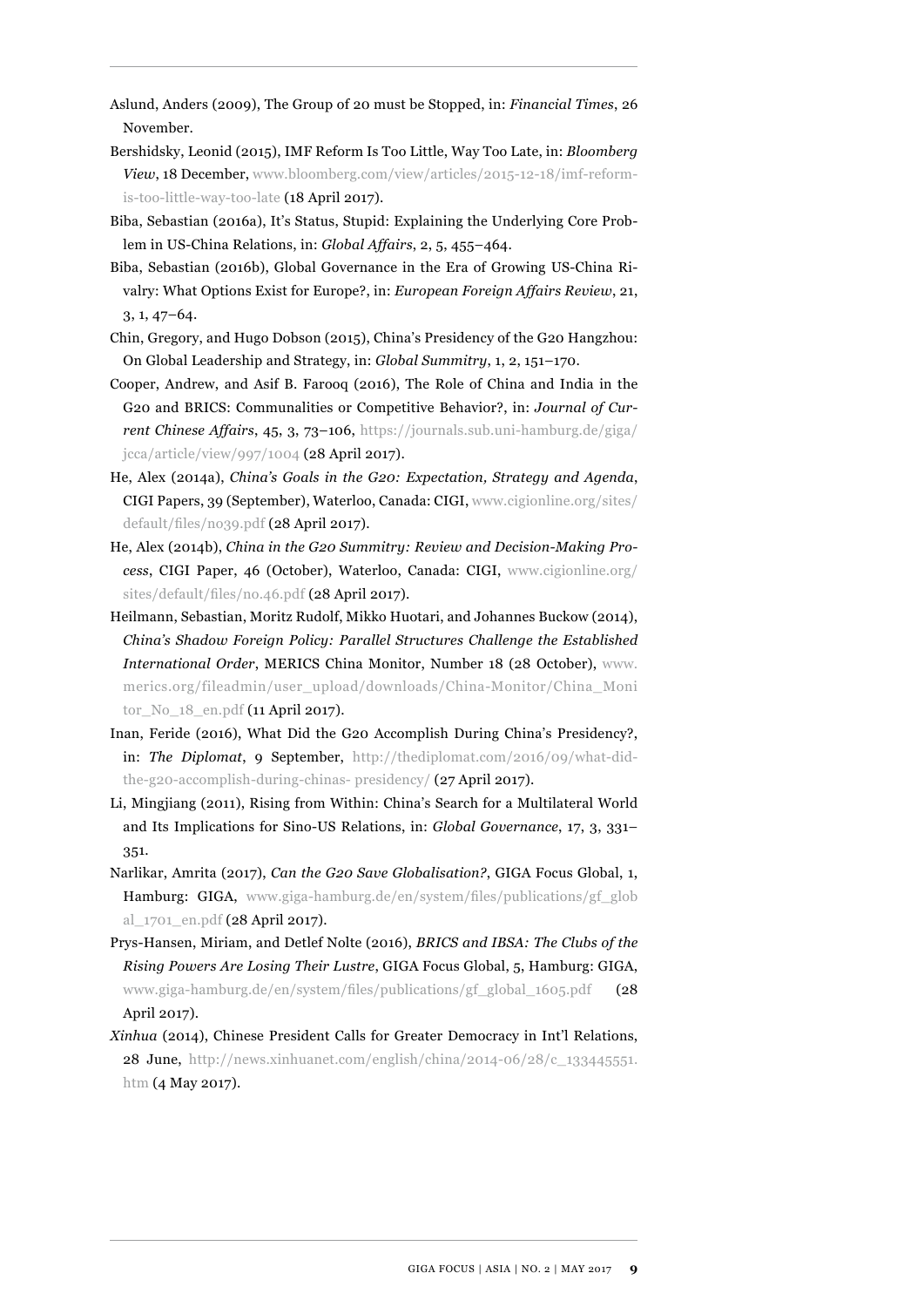#### The Authors

Dr. des. Sebastian Biba is a research fellow and lecturer at the Institute of Political Science at Goethe University Frankfurt. In 2016, he was a visiting guest fellow at the School of International Studies at Peking University. His research interests include China's foreign policy vis-à-vis Asia, the United States, and Europe, as well as China's approach towards global governance. He also maintains a strong interest in China's river politics and in non-traditional security threats in East Asia.

biba@soz.uni-frankfurt.de, www.fb03.uni-frankfurt.de/43255003/Sebastian-Biba

Prof. Dr. Heike Holbig is a senior research fellow at the GIGA Institute of Asian Studies and professor of political science, with a focus on Chinese and East Asian area studies, at Goethe University Frankfurt. As a member of the GIGA's Research Programme 1 "Accountability and Participation," she focuses on ideological and organisational changes in the authoritarian party regime of the People's Republic of China. Besides doing research on the domestic politics of China, she has also studied the international dimensions of legitimation.

heike.holbig@giga-hamburg.de, www.giga-hamburg.de/en/team/holbig

#### Related GIGA Research

GIGA's Research Programme 4 "Power and Ideas" seeks to explain and understand phenomena and processes related to these terms, as well as the links between power and ideas across the globe, at the local, national, regional, and international levels. The members of the research programme particularly focus on China and India as rising global powers, as well as their role in multilateral trade negotiations, climate change, and other global issues.

#### Related GIGA Publications

- Holbig, Heike (2011), International Dimensions of Legitimacy: Reflections on Western Theories and the Chinese Experience, in: *Journal of Chinese Political Science*, 16, 2/3, Spring/Summer, 161–181.
- Holbig, Heike, and Günter Schucher (2016), *He Who Says C must Say D China's Attempt to Become the "World's Largest Democracy"*, GIGA Focus Asia, 2, Hamburg: GIGA, [www.giga-hamburg.de/en/system/files/publications/gf\\_](http://www.giga-hamburg.de/en/system/files/publications/gf_asien_1602_english.pdf) [asien\\_1602\\_english.pdf.](http://www.giga-hamburg.de/en/system/files/publications/gf_asien_1602_english.pdf)
- Kappel, Robert, and Helmut Reisen (2015), *[Die Neuvermessung der Welt und die](https://www.giga-hamburg.de/de/publication/die-neuvermessung-der-welt-und-die-deutsche-au%C3%9Fenpolitik) [deutsche Außenpolitik](https://www.giga-hamburg.de/de/publication/die-neuvermessung-der-welt-und-die-deutsche-au%C3%9Fenpolitik)*, GIGA Focus Global, 2, Hamburg: GIGA, [www.giga-ham](http://www.giga-ham
burg.de/en/system/files/publications/gf_global_1502.pdf) [burg.de/en/system/files/publications/gf\\_global\\_1502.pdf](http://www.giga-ham
burg.de/en/system/files/publications/gf_global_1502.pdf).
- Schüller, Margot, and Yun Schüler-Zhou (2015), *Chinas Seidenstraßen-Initiative trifft auf transeuropäische Infrastrukturpolitik*, GIGA Focus Asia, 8, Hamburg: GIGA, [www.giga-hamburg.de/en/system/files/publications/gf\\_asien\\_1508\\_0.pdf](http://www.giga-hamburg.de/en/system/files/publications/gf_asien_1508_0.pdf).
- Strüver, Georg (2016), *International Alignment between Interests and Ideology: The Case of China's Partnership Diplomacy*, GIGA Working Paper, 283, Hamburg: GIGA, [www.giga-hamburg.de/en/system/files/publications/wp283\\_struever\\_0.pdf](http://www.giga-hamburg.de/en/system/files/publications/wp283_struever_0.pdf).